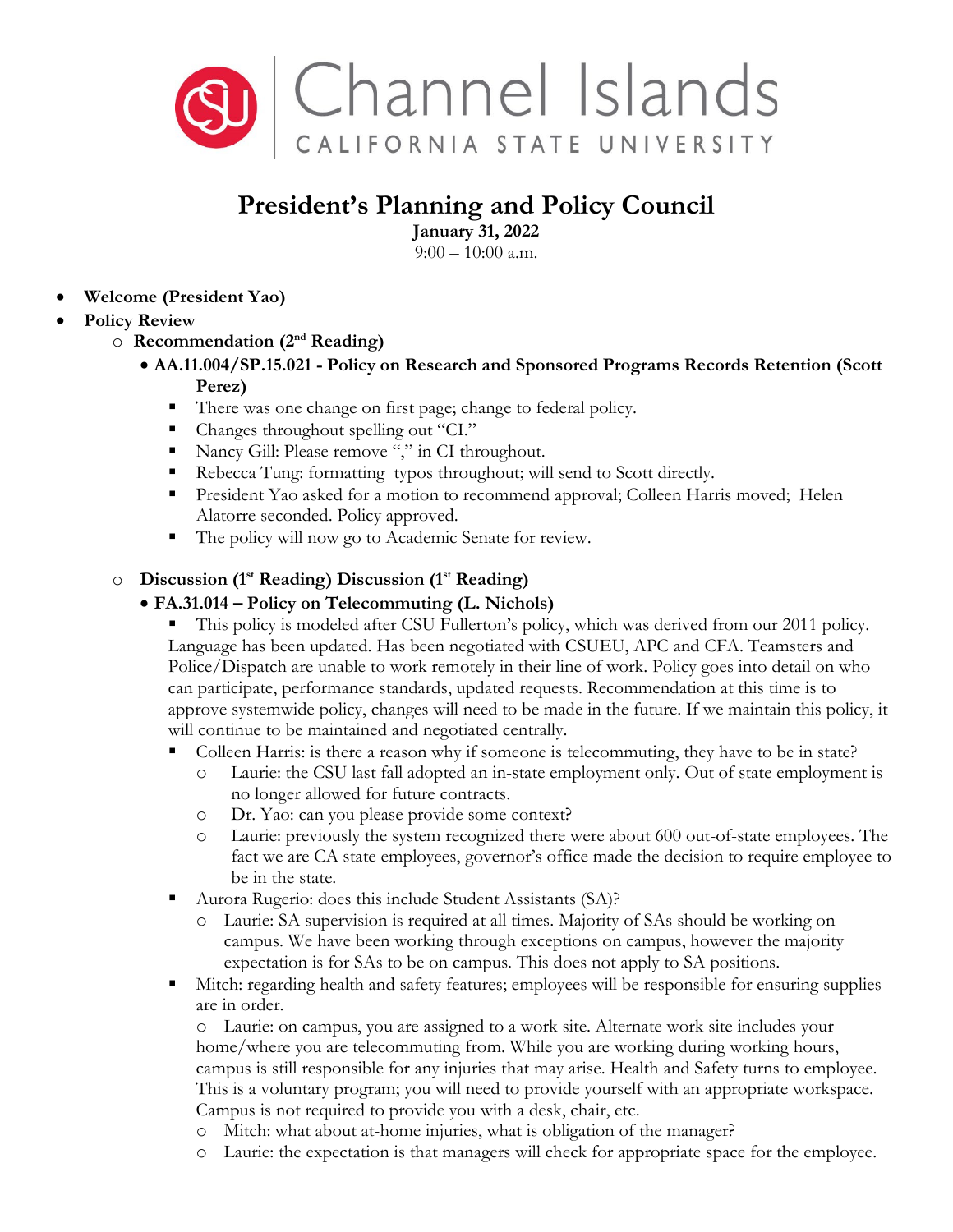- Annie Block-Weiss: Personal devices were used with a mutual agreement. Has this been modified? S:Drive used to be on a personal computer, but it is no longer an option. Does this change?
	- o Jim August: when using data from the university, should be on a university device. This S:Drive has sensitive financial information.
- Annie: home safety checklist, what if lighting is out of their control? Would they be liable?
	- o Laurie: keep in communication with your supervisor. Idea is to maintain security around data.
- Annie: Job responsibilities must have limited for face-to-face supervision. This would be looked at prior, correct?
	- o Laurie: yes, there would be a decision made on how communication would take place.
- Greg Wood: Are we making a copy of the CO policy at CI? If theirs was updated, would we update here?
	- o Laurie: Yes, this is the CSU Policy. Each campus was able to add information (intro paragraph is specific to campus). Everything else was bargained by CSU.
- Rebecca: if we go into a telecommute agreement with a staff member, does this need to be added to their position description (PD)?
	- o Laurie: Telecommuting should be based on the position, role, duties, not the person.
	- o Mitzi Williams: I will be working with managers to ensure this is accurately accommodated.
- President Yao introduced Mitzi Williams, Executive Director of Human Resources.
- **President Yao asked made a motion to recommend approval, bypassing the second reading;** Greg seconded. Policy was approved.
- **Updates (President Yao)**
	- o Ensure we are getting more clarification moving forward between PPPC and Academic Senate. We need to make sure we are outlining clear procedures on when policies need to go to which group.

Next meeting: February 28, 2022